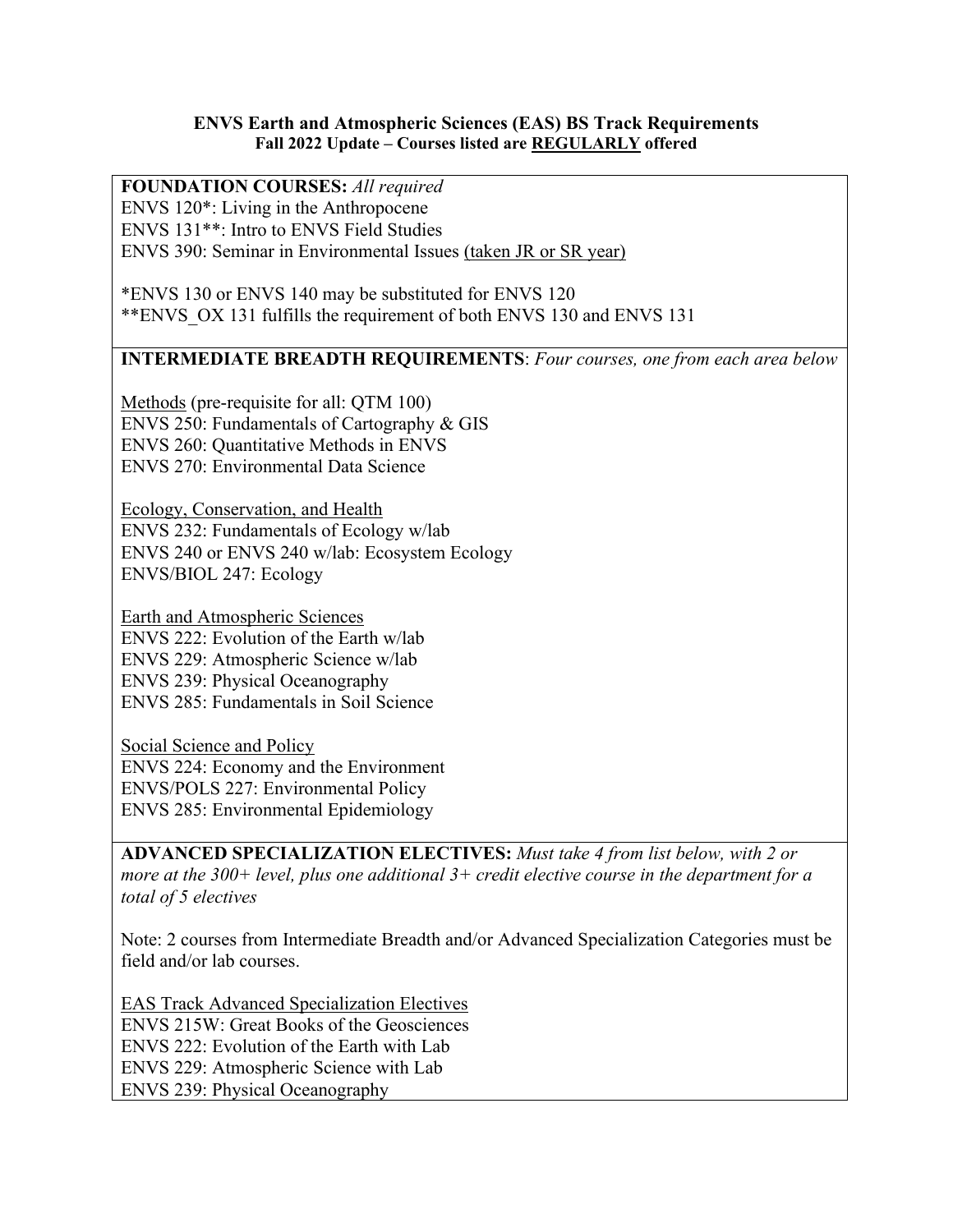ENVS 241+242: Modern and Ancient Tropical Environments (and field) ENVS 250: Fundamentals of Cartography & GIS ENVS 255W: Environmental Communication ENVS 260: Quantitative Methods in ENVS ENVS 270: Environmental Data Science ENVS 326/526: Climate Change and Society ENVS 328: Intro to Atmospheric Chemistry ENVS 330: Climatology ENVS 331: Earth Systems Science ENVS 342: Barrier Island ENVS 347/347L: Landscapes and Geomorphology (with optional lab) ENVS 365: Urban Geography

*Pre-approved Special Topics:*

Biogeochemistry and Env Health, Fundamentals in Soil Science; pre-approved special topics posted on ENVS website for each semester

*Other special topics, study abroad, or 3-credit ENVS 399 courses may count for advanced specialization options with prior approval*

**INDEPENDENT STUDY REQUIREMENT:** *Choose one, must be at least 4 credit hours*

ENVS 491: Environmental Sciences Practicum

ENVS 494: Individual Research

ENVS 495: Honors Research

ENVS 497: Undergraduate Internship

ENVS 498: Individual Directed Reading

ENVS 499: Advanced Independent Research

**CAPSTONE REQUIREMENT:** *1 credit course in final semester* ENVS 490: ENVS Senior Capstone Portfolio